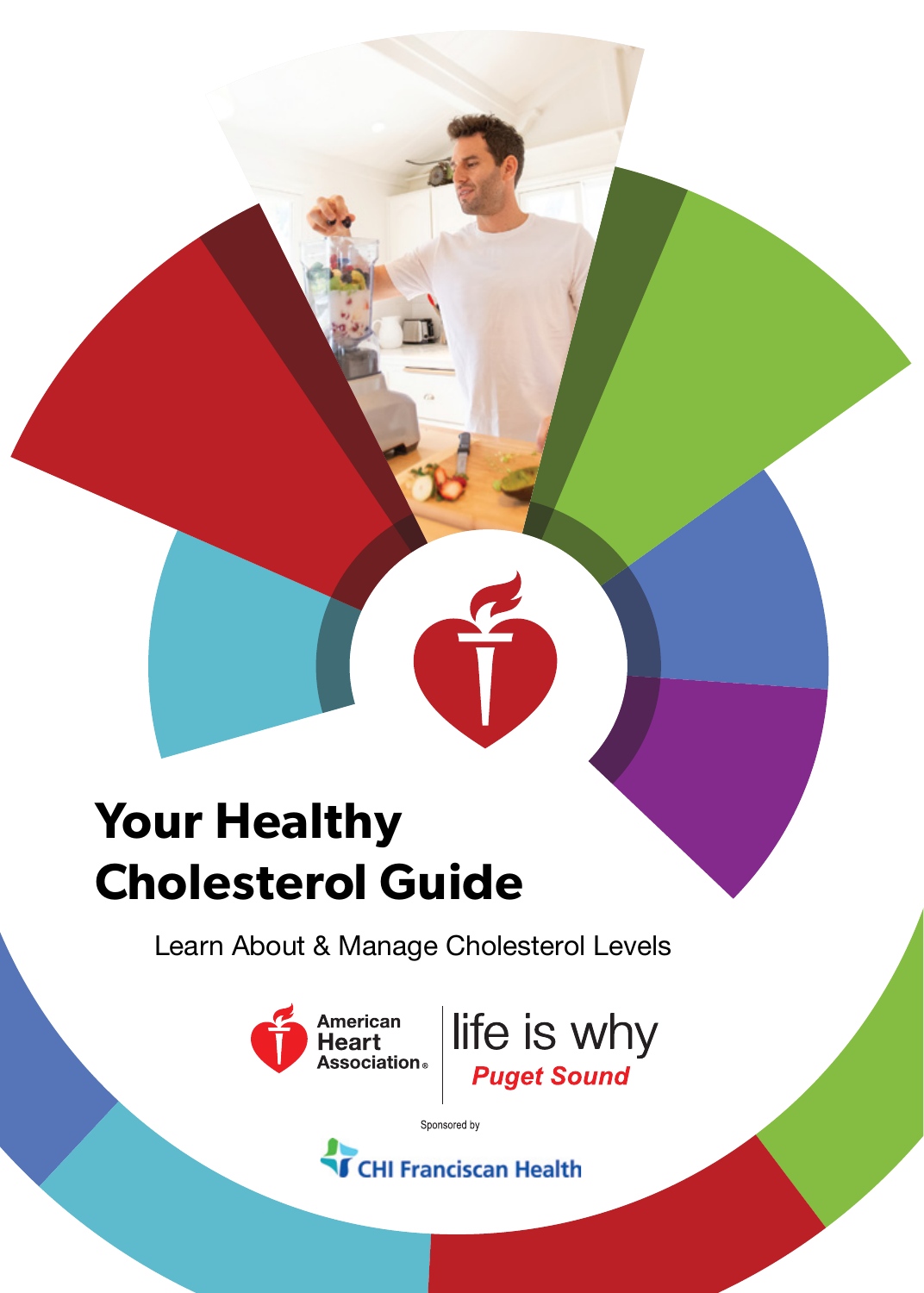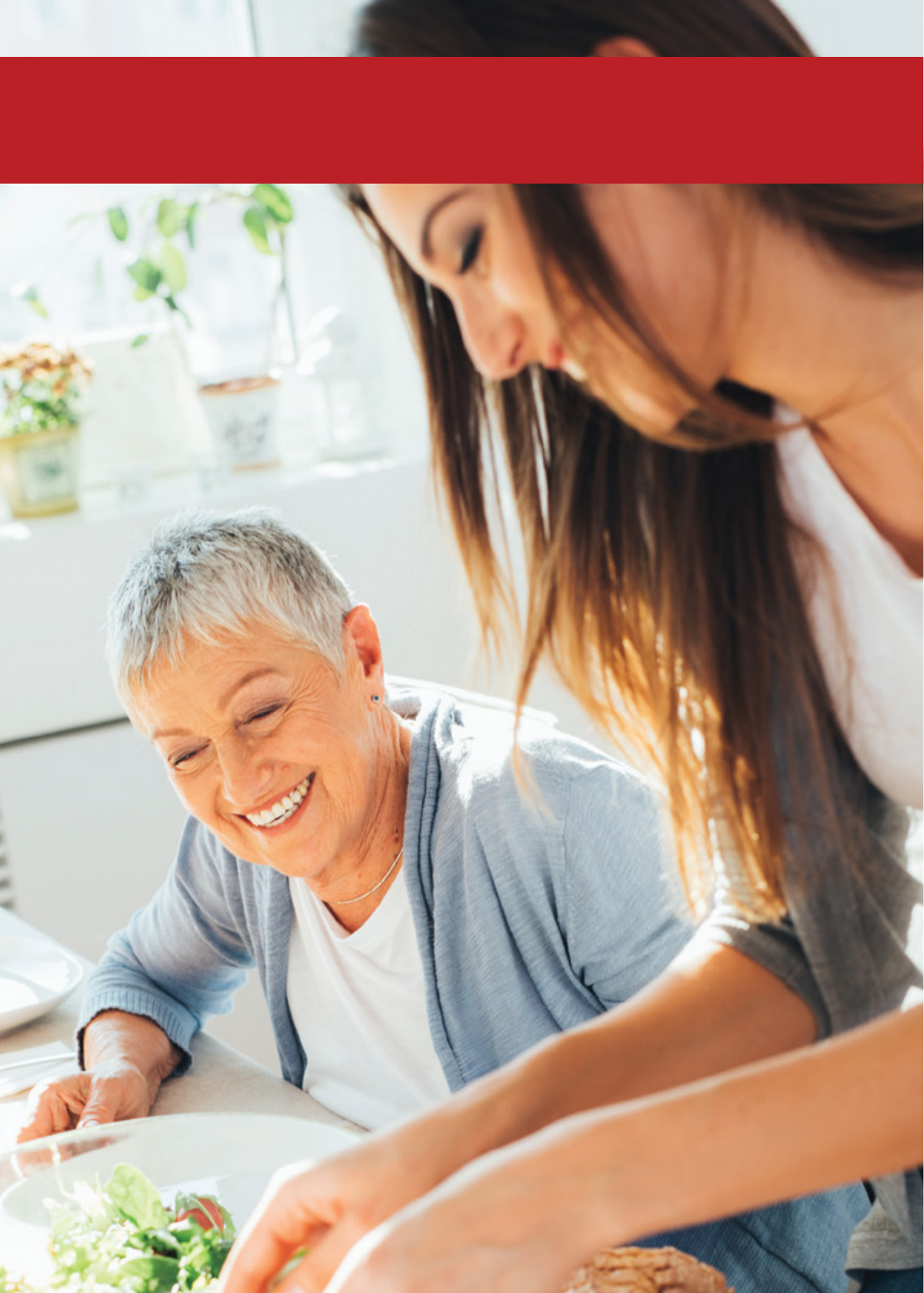

# **Life is Why**



We all have a reason to live a longer, healthier life. More time with family, more adventures, more memories. The American Heart Association (AHA) wants to help you be your healthiest so you can have more of **life's precious moments.**



High cholesterol can increase your overall risk for cardiovascular disease and stroke, but it usually has no symptoms. That's why it's import to talk to your doctor about risk factors and **know your numbers.** 



The good news is, if you have high cholesterol, it can often be controlled with **healthy lifestyle choices.**

**This guide is made possible by:**



Proud sponsor of the American Heart Association Life is Why movement | Puget Sound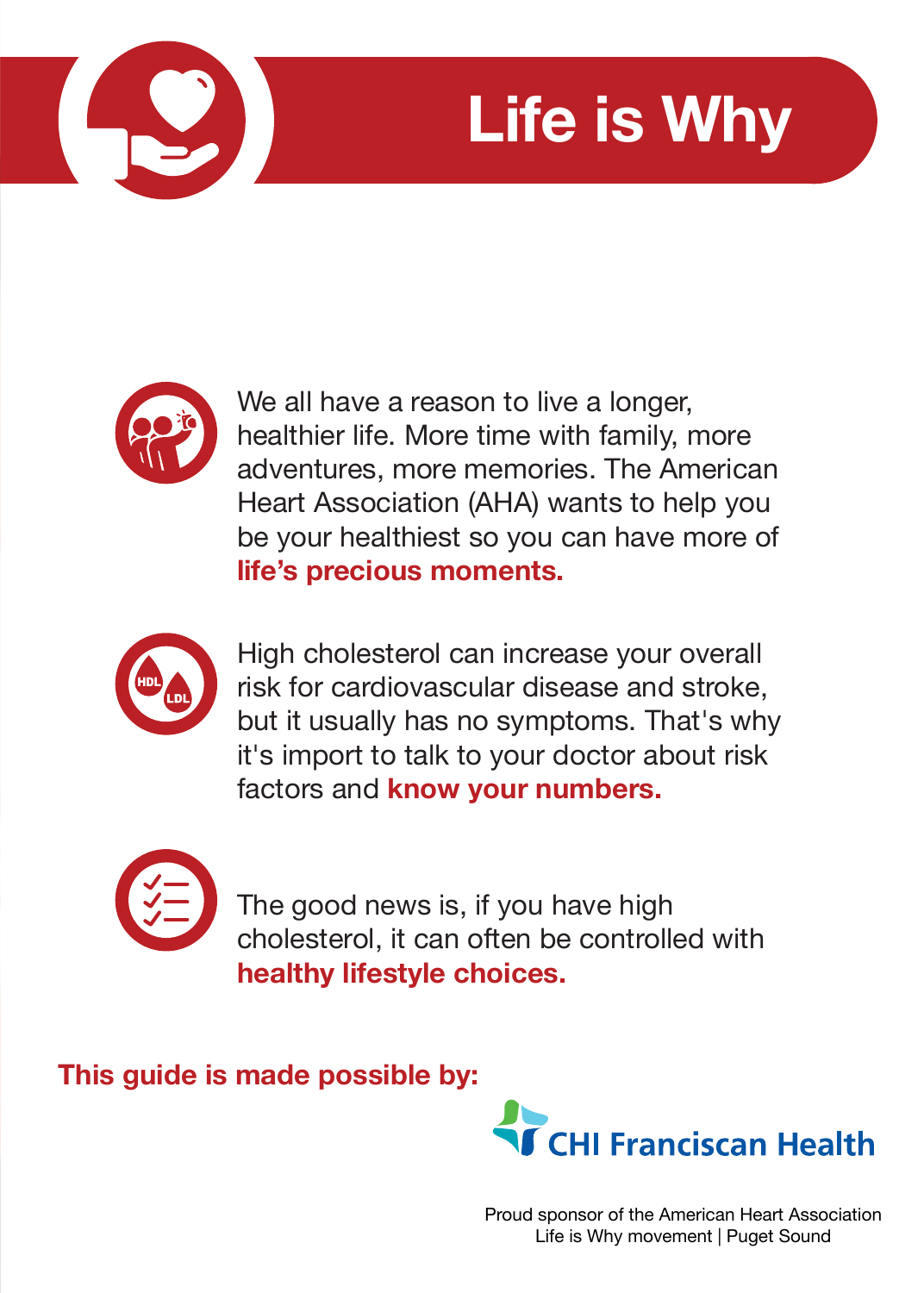### **The only way to get to know your cholesterol levels is through a simple blood test.**

Your medical provider can measure blood cholesterol and you should track cholesterol levels with a personal at-home chart.

### **E** How often should you get checked?

The AHA recommends that all adults age 20 or older have their cholesterol and other traditional risk factors checked every four to six years. People who have cardiovascular disease or are at higher risk of it may need their cholesterol and other risk factors assessed more often.

### **How is the test done?**

**HDL** 

Your doctor will tell you if you should fast before your test. In the test, a small sample of blood will be taken from your arm or finger and then analyzed in a laboratory. The levels of HDL cholesterol, LDL cholesterol and triglycerides are measured and reported.

### **EX** How will I know if I'm at risk?

To determine how your cholesterol levels affect your risk of heart disease, your doctor will also consider other risk factors, which may include age, sex, family history, smoking, diabetes and high blood pressure.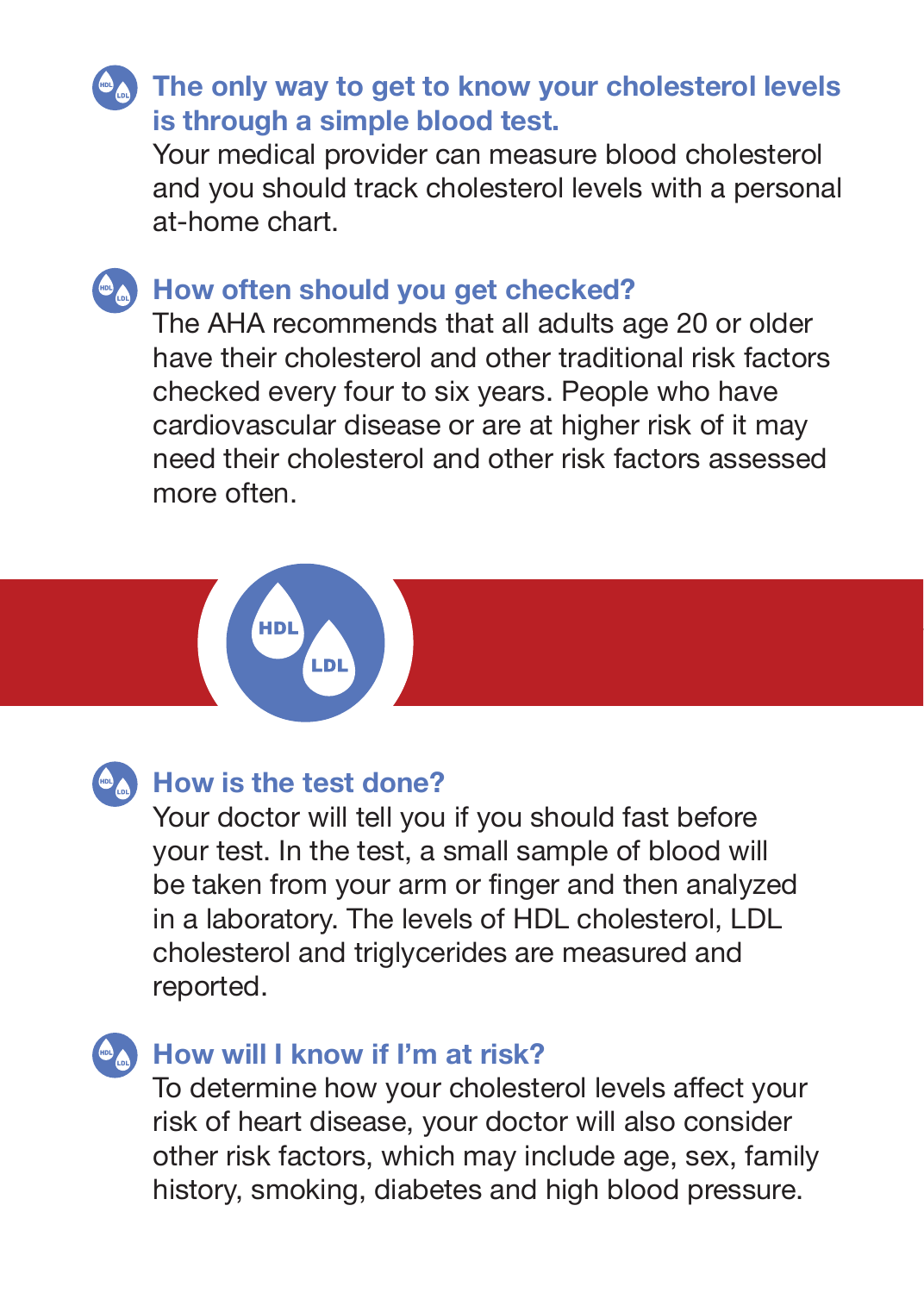

### **Know Your Numbers**

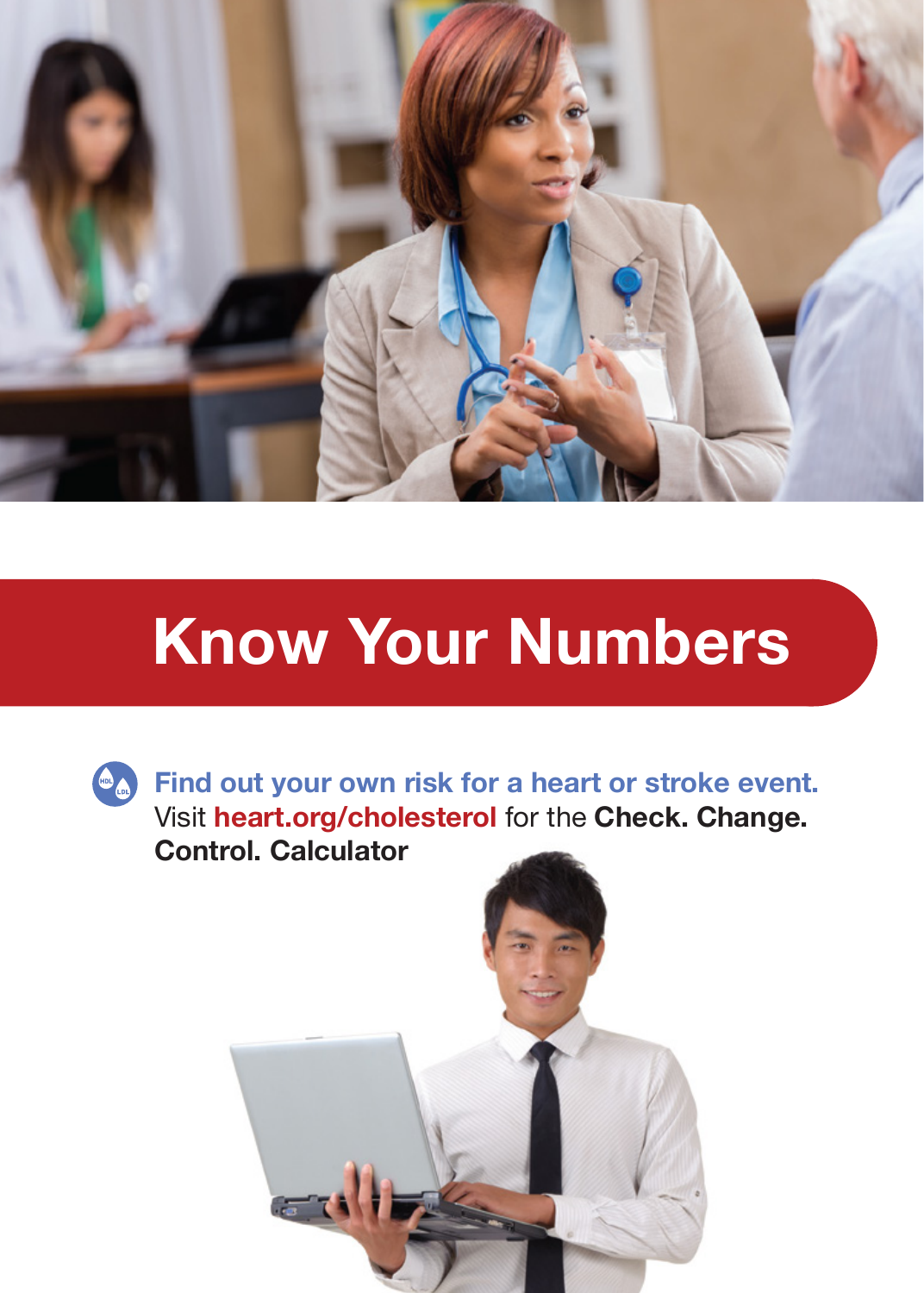

**Cholesterol is a waxy substance that your body needs to build cells. But too much can be a problem.** Together with other substances, cholesterol can form a thick, hard deposit that can narrow the arteries and make them less flexible. If a clot forms and blocks a narrowed artery, a heart attack or stroke can result.

### **What are LDL and HDL?**

Cholesterol travels through the body via lipoproteins, LDL and HDL. High-density lipoprotein is known as "good" cholesterol. Low-density lipoprotein is known as "bad" cholesterol. HDL helps keep LDL from sticking to artery walls and reduces plaque build-up. This process can lower the risk of heart disease and stroke.

### **What is total cholesterol?**

 $HDL + LDL + 20%$  of triglyceride level = total cholesterol level. Triglycerides are the most common type of fat in the body.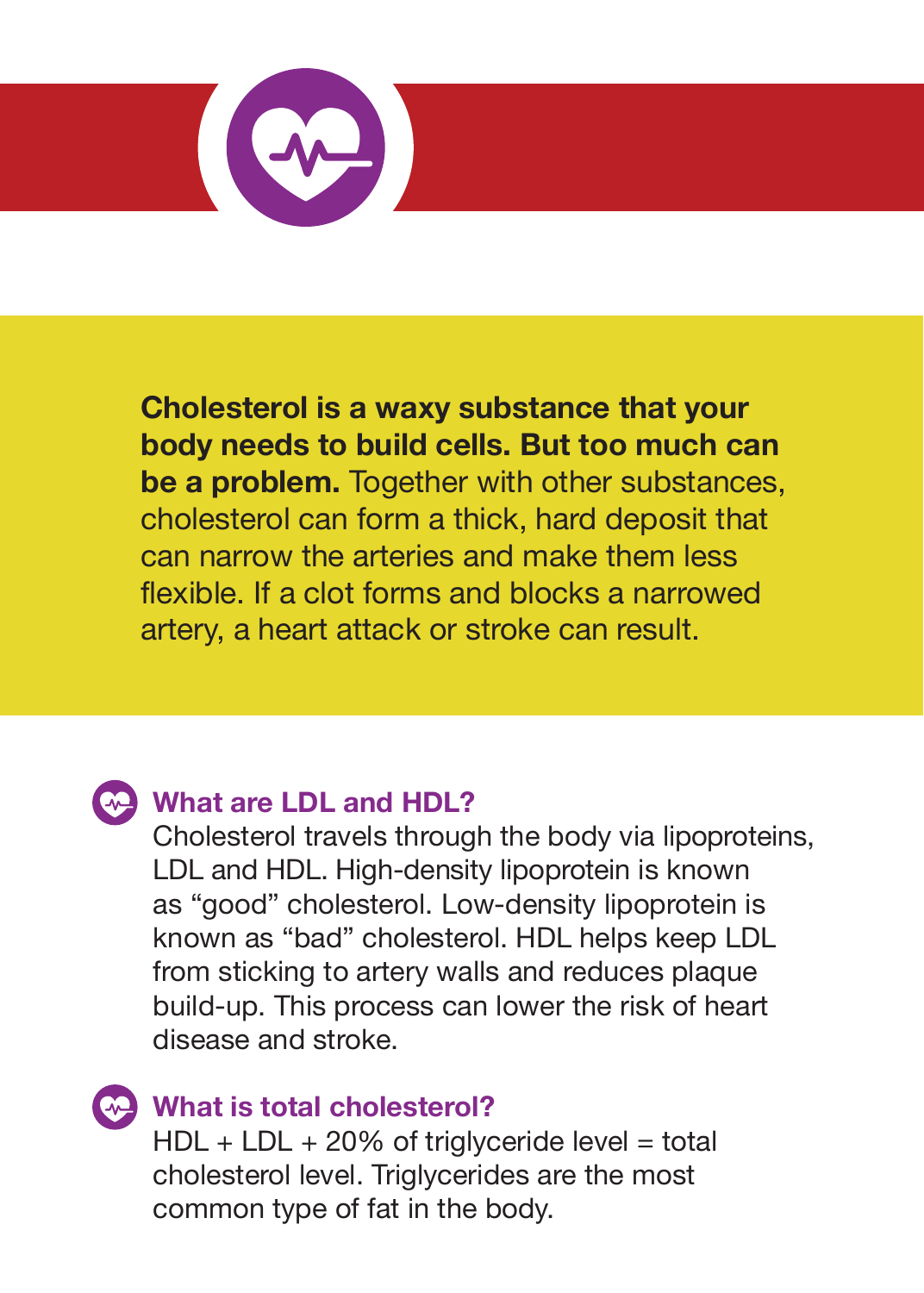### **Understand Cholesterol**





#### **Is there an ideal cholesterol level?**

For many years, doctors used ranges to evaluate HDL and LDL cholesterol levels. Today doctors think about risk in broader terms. They evaluate blood cholesterol levels in context with other risk factors. Current American Heart Association guidelines recommend this more integrated approach. When you have your cholesterol checked, talk to your doctor about how cholesterol levels and other risk factors impact your overall cardiovascular risk.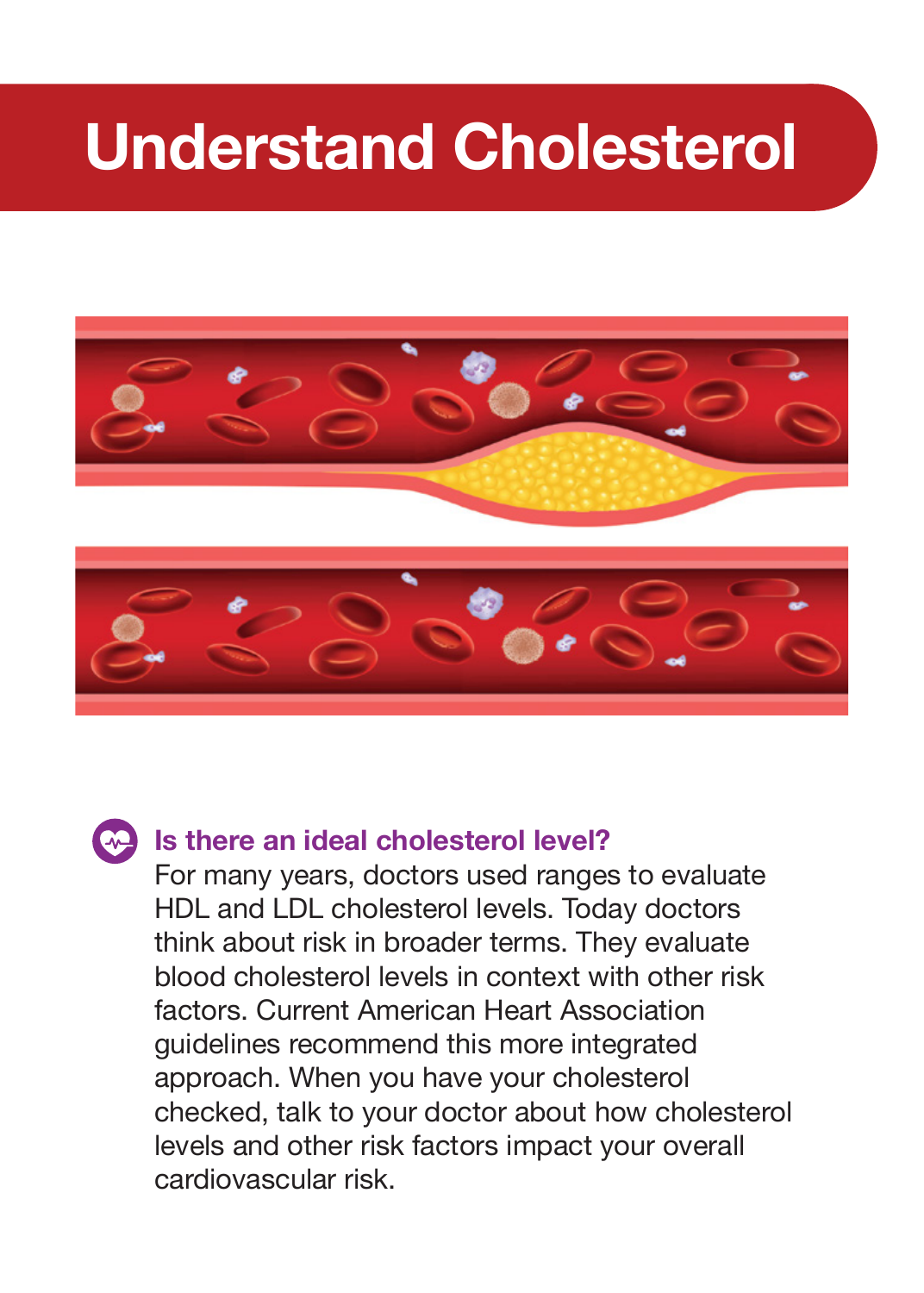When you control your cholesterol, you are giving your arteries the best chance to remain clear of blockages and avoid a heart attack or stroke. Lifestyle changes may be part of the action plan from your doctor to control cholesterol or you may be prescribed medication. Here are some tips for success.



### **Eat better.**

Eat a diet rich in fruits, vegetables, whole grains, lowfat dairy products, poultry, fish and nuts. Limit sugary foods and drinks, fatty or processed meats, and salt.



#### **Get active.**

Physical activity not only helps control cholesterol but also weight, blood pressure and stress levels.





### **Know your fats.**

The fats you eat can affect your cholesterol levels. Replace saturated and trans fats with healthier monounsaturated and polyunsaturated fats.

### **Take medication.**

The best way to reach treatment goals and enjoy the benefits of better health is to follow a medical provider's advice.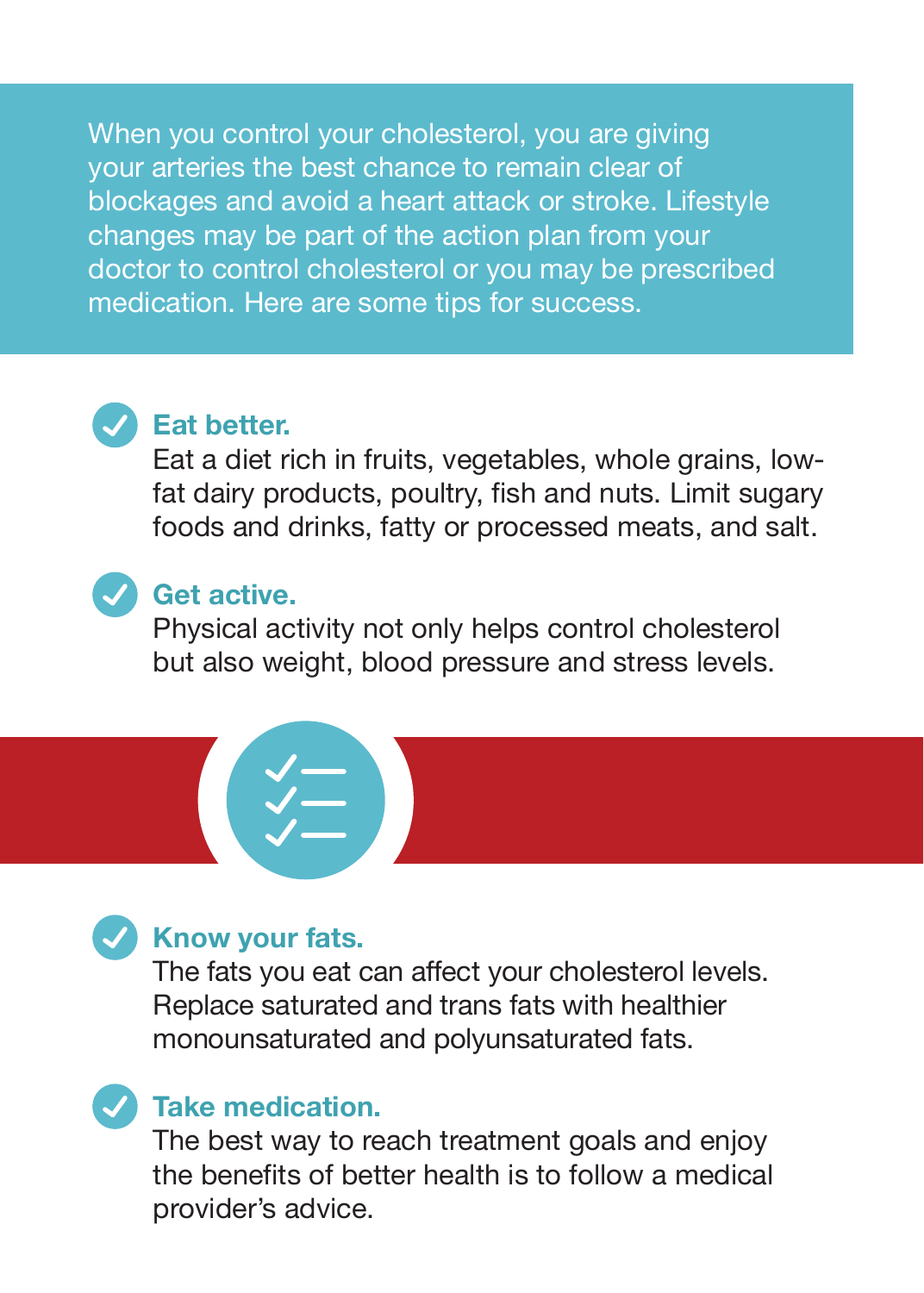

# **Tips to Take Control**

### **Quit smoking.**

If an individual smokes, high cholesterol is another good reason to quit. And everyone should avoid exposure to secondhand smoke.

### **Lose excess weight.**

Being overweight or obese tends to raise LDL cholesterol and lower HDL.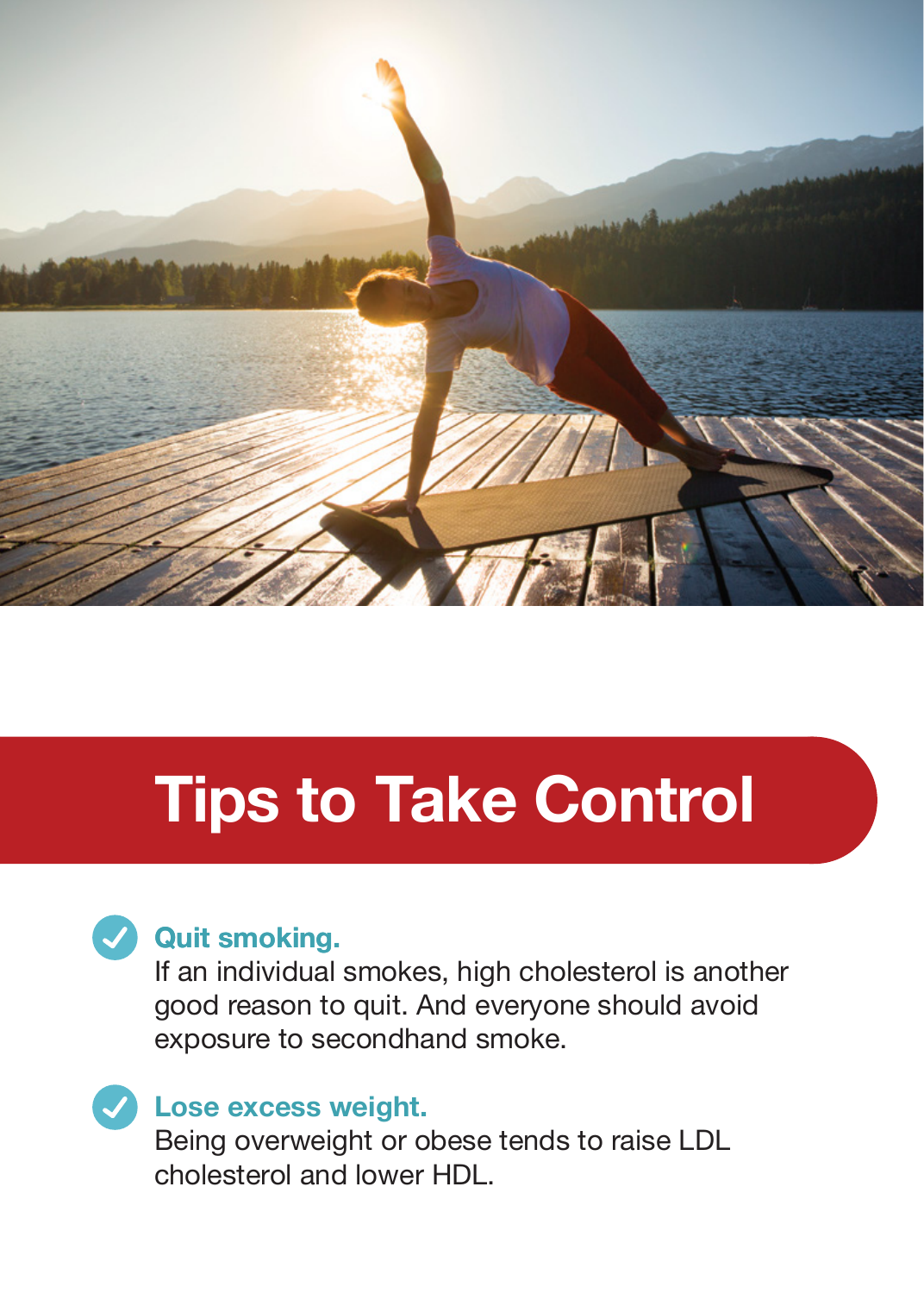

### **Reduce saturated fat in meat and poultry.**

Select lean cuts of meat with minimal visible fat. Broil rather than pan-fry meats. Remove the skin from chicken or turkey before cooking. Limit processed meats such as sausage, salami and hot dogs.



### **Eat more fish.**

Choose oily fish such as salmon, trout and herring, which are high in omega-3 fatty acids. Bake, broil or grill rather than frying. Shrimp and crawfish have more cholesterol than most other types of seafood, but they're lower in total fat and saturated fat than most meats and poultry.



### **Eat less meat.**

Try meatless meals featuring vegetables or beans.

- **Cook fresh vegetables the heart-healthy way.**  Limit oils and add herbs and spices instead of salt to make vegetables even tastier.
- **Use liquid vegetable oils in place of solid fats.** Canola, safflower, sunflower, soybean or olive oils can often be used instead of solid fats such as butter, lard or shortening. If you use margarine, try the soft or liquid kind.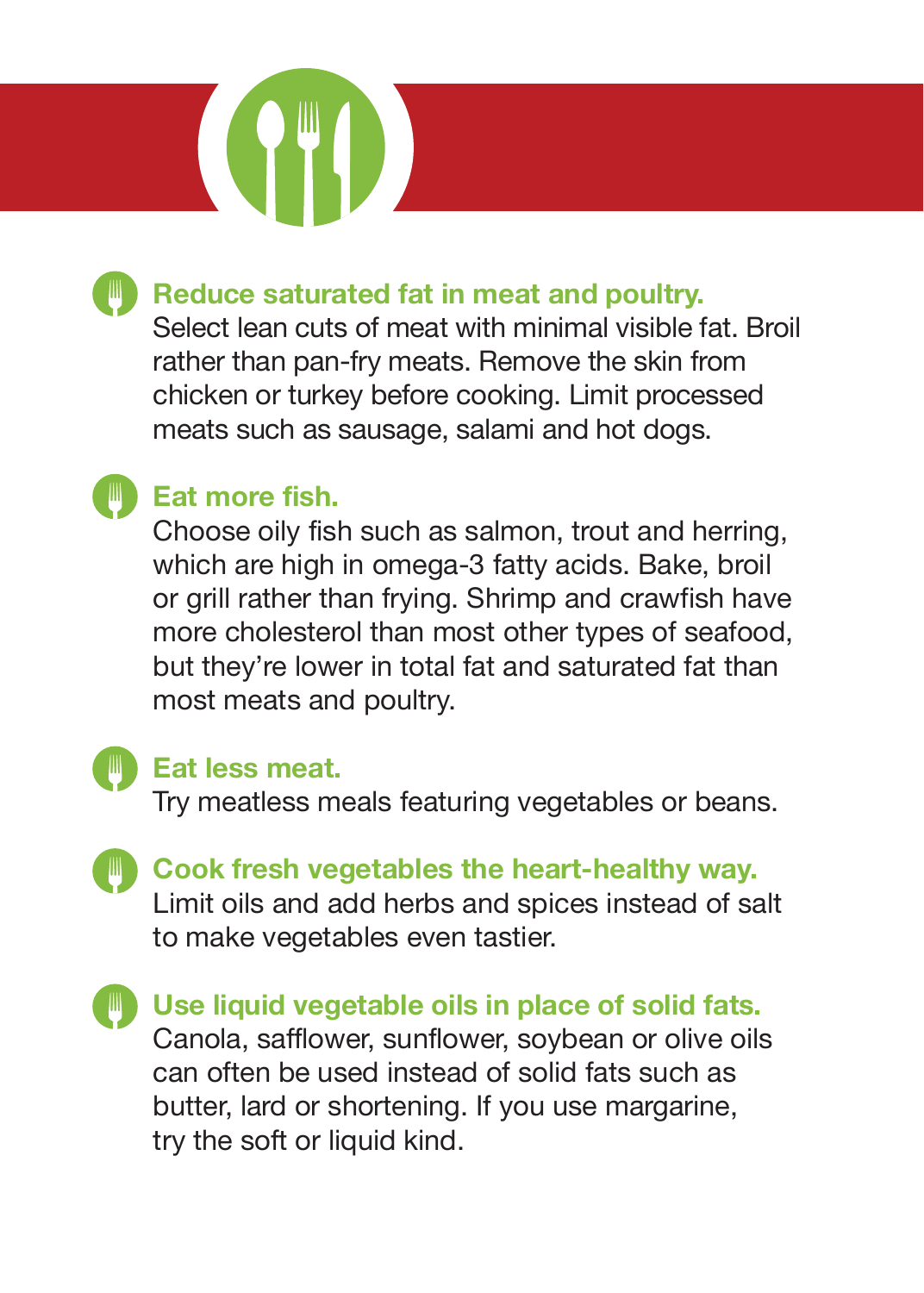# **Cooking for Cardio**

### **Puree fruits and veggies for baking.**

You can replace the oil in many recipes with pureed fruits or veggies for an extra healthy boost.

### **Lower dairy fats.**

Opt for low-fat or fat-free dairy.

### **Sauces and gravies.**

Let your cooking liquid cool, then remove the hardened fat before making gravy. Or use a fat separator.

### **Increase fiber and whole grains.**

Use whole-grain bread to make breadcrumbs or croutons. Serve whole fruit at breakfast instead of juice. Use brown rice or whole grain pasta. Add lots of colorful veggies to your salad.